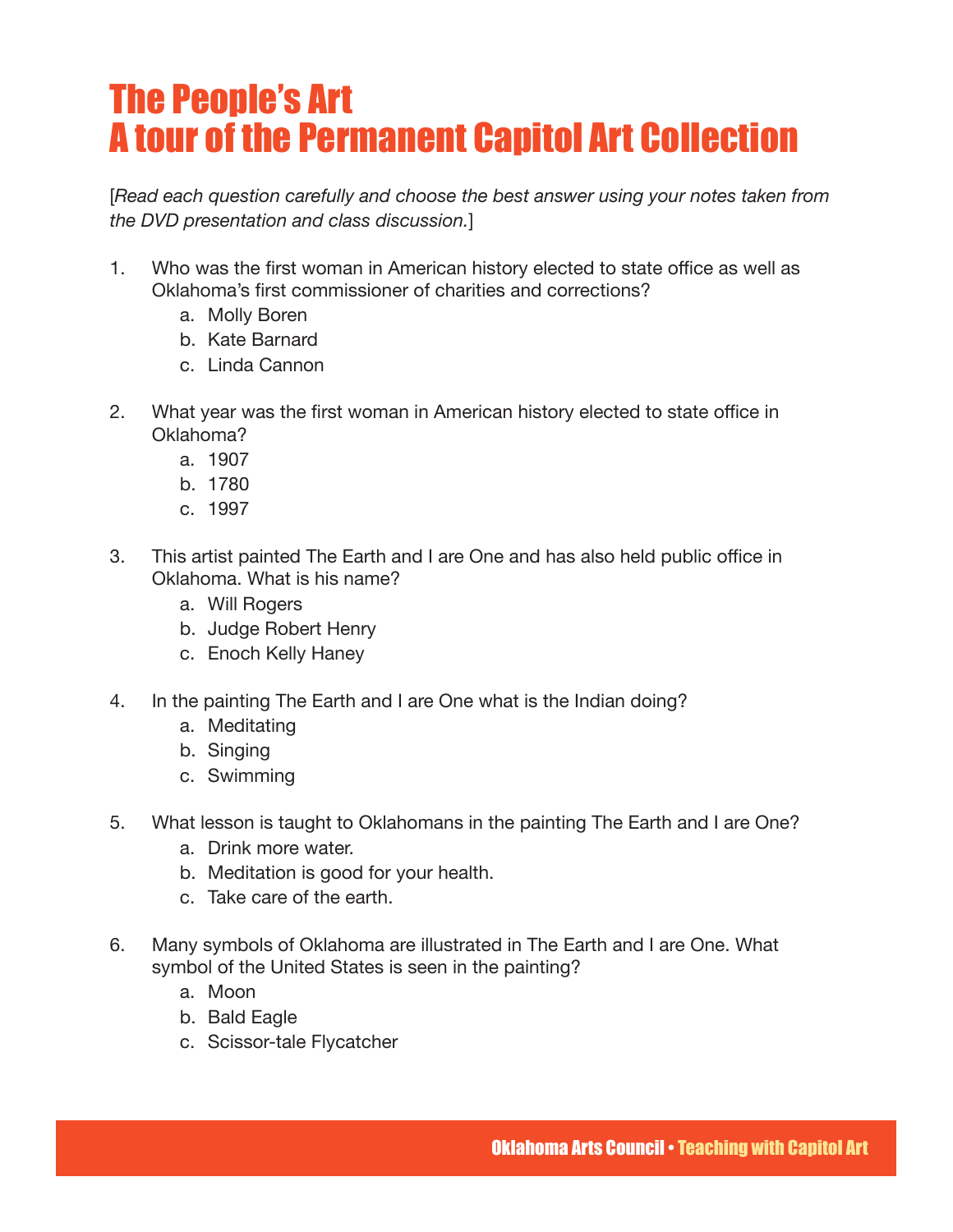- 7. The four paintings by Wilson Hurley, including Spring Morning Along the Muddy Boggy, Autumn Woods North of Tahlequah, Sunset at Roman Nose State Park, and A Storm Passing Northwest of Anadarko, illustrate what feature of Oklahoma?
	- a. Tornados
	- b. Mountains
	- c. The four geographic regions
- 8. Who created the sculpture on top of the dome? (Hint: He is also a painter.)
	- a. Enoch Kelly Haney
	- b. Carl Albert
	- c. Brad Henry
- 9. The sculpture on top of the dome was created to look like it is protecting Oklahoma. What is its title?
	- a. The Bodyguard
	- b. The Lone Ranger
	- c. The Guardian
- 10. What material was used to create the sculpture on top of the dome?
	- a. Marble
	- b. Bronze
	- c. Clay
- 11. The painting Pro Patria, translated as For one's country, is the painting in the Capitol.
	- a. Oldest
	- b. Newest
	- c. Largest
- 12. In the painting Pro Patria, where is the soldier about to go?
	- a. To get married
	- b. To a funeral
	- c. To war
- 13. What was Carl Albert's nickname?
	- a. Carl Jr.
	- b. Little Giant from Little Dixie
	- c. The Big Man on Campus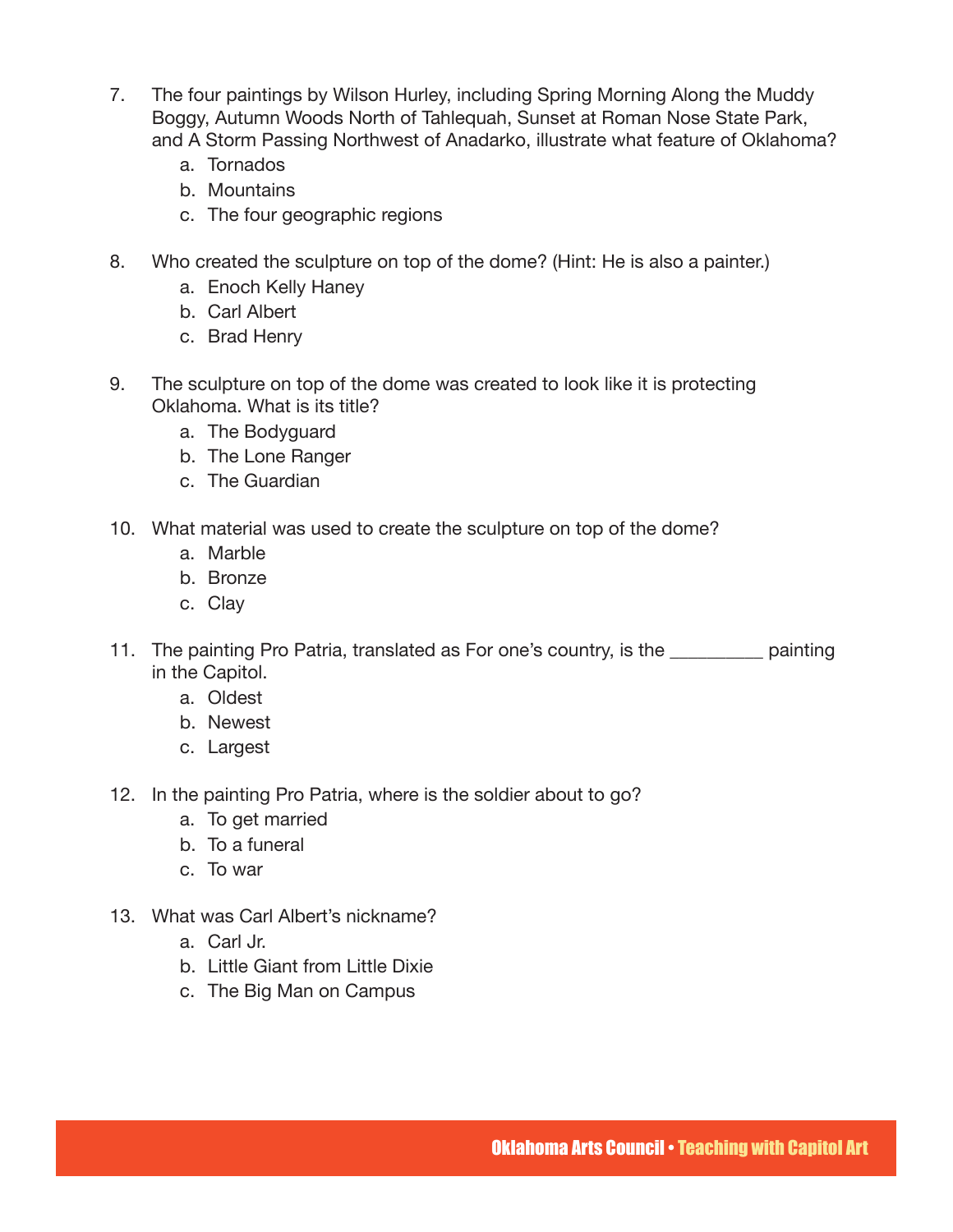- 14. Who was the first woman to be featured in a portrait in the Oklahoma Capitol?
	- a. Holly Berry
	- b. Angie Debo
	- c. Laura Bush
- 15. What was Ada Lois Sipuel Fisher denied because she was a woman?
	- a. Use of the water fountain
	- b. A seat on the bus
	- c. Entrance to law school
- 16. Who was Jim Thorpe?
	- a. A Native American Olympic Athlete
	- b. A Native American who invented the Alphabet
	- c. The Chief of the Sac and Fox tribe
- 17. Who was the "King of the Senate"
	- a. Carl Albert
	- b. Will Rogers
	- c. Robert S. Kerr
- 18. Who brought the sylabary to the Cherokee people?
	- a. Sequoyah
	- b. Jim Thorpe
	- c. Carl Albert
- 19. From what tribe was Will Rogers?
	- a. Sac and Fox
	- b. Chickasaw
	- c. Cherokee
- 20. The host of the DVD show sat as a model for artist Mike Wimmer's painting Mahongo at the Court of Charles X of France. What style of art is this painting?
	- a. Abstract
	- b. Realism
	- c. Surrealism
- 21. Mike Wimmer's painting in the Senate Lobby illustrates what historical event?
	- a. The ceremonial transfer of the Louisiana Purchase
	- b. The signing of the Constitution
	- c. The making of the Oklahoma Flag